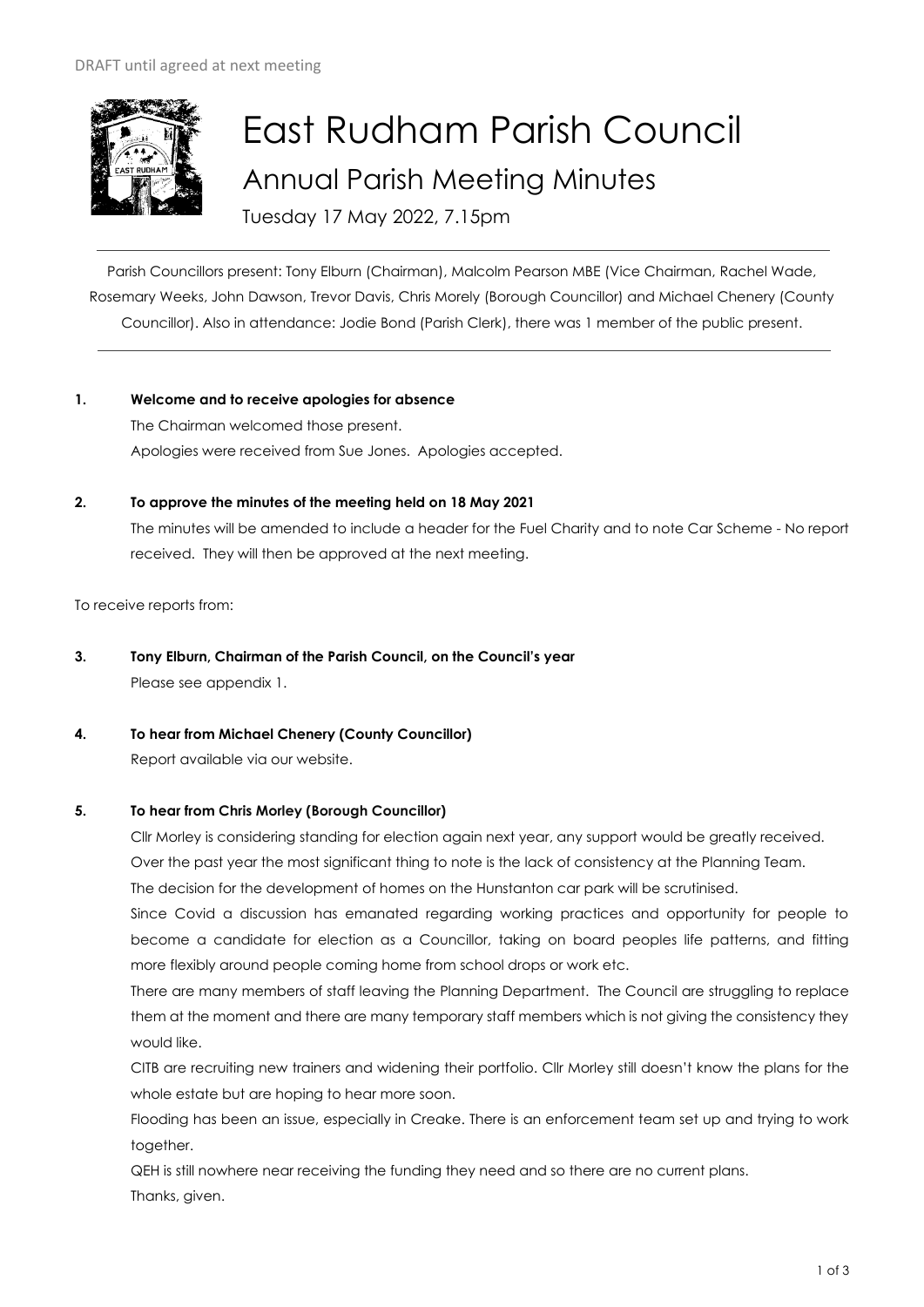#### **6. Receive reports from local organisations**

Cllr Pearson reported on the Smeeth Charity. They have lost a lot of the trustees but they are looking at historical documents where it states that the vicar must distribute funds, but there is no vicar at present. So the Committee are looking into how they can progress this. The original plan shows this piece of land was gifted to the village and centuries ago people could take the bracken to burn. We will watch this space to see whether the charity still fits in the current times. Thanks, given.

## **7. To discuss any other business**

The previous Chairman of the Parish Council has uncovered old maps and drawings that were in storage, which include airfields and how they have progressed and been developed, plus historic Jubilee documents etc. Cllr Elburn proposed that he bring them along ahead of the next meeting and display them for members to look at before sending them to the NRO or donating them to Sculthorpe museum. All agreed this would be a good idea. Thanks, given.

It was agreed that the documents could be kept in a fireproof cabinet in the church, with permission. Cllr Wade will ask the PCC and Cllr Pearson will obtain prices for a cabinet. The documents would then be available for the school children to look at too.

The Chairman thanked everyone for attending and closed the meeting at 7.48pm.

Signed by Chairman: .................................................................... Date: ..............................................